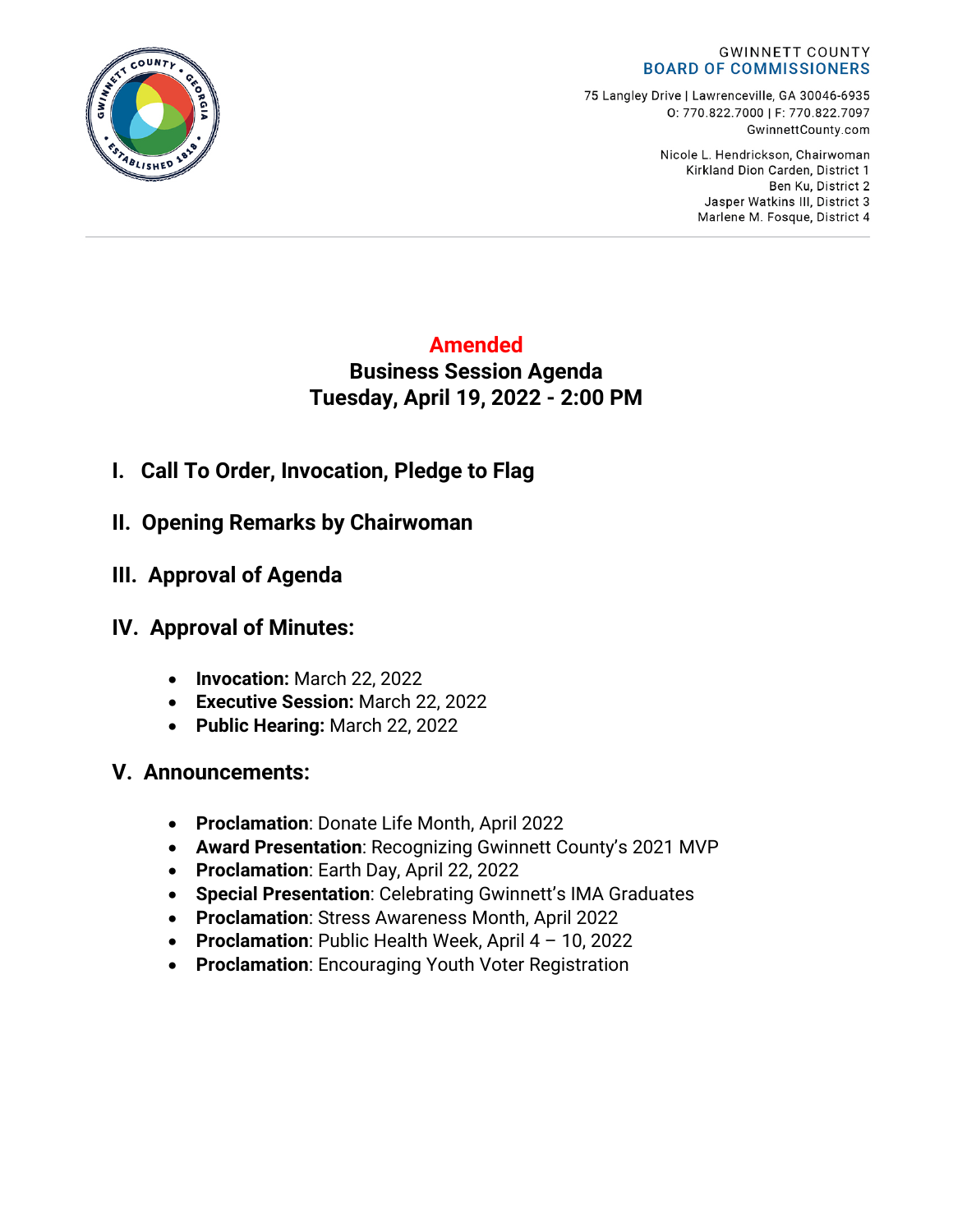### **VI. Consent Agenda**

#### **A. New Business**

#### **1. Commissioners**

**2022-0368 Approval** of appointment to the Board of Tax Assessors. Term expires April 19, 2028. Incumbent Norman B. Ellis. District 3/Watkins - Appoint Norman B. Ellis

**2022-0369 Approval** of appointment to the Housing Authority. Term expires April 30, 2027. Incumbent Brad Weeks. Chairwoman's Appointment - Appoint Brad Weeks

#### **2. Multiple Departments**

**2022-0367 Award BL029-22**, purchase of OEM toner and inkjet cartridges on an annual contract (April 22, 2022 through April 21, 2023), per the attached bid tabulation, base bid \$375,456.26. (Staff Recommendation: Award)

**2022-0319 Approval** to renew BL044-19, provision of comprehensive HVAC services on an annual contract (July 1, 2022 through June 30, 2023), Departments of Community Services and Support Services, with Maxair, Inc., base bid \$655,549.00. (Staff Recommendation: Approval)

**2022-0383 Approval** to rescind renewal of BL007-19, purchase only and purchase and installation of sod and sprigs on an annual contract (March 27, 2022 through March 26, 2023), Departments of Community Services, Transportation, and Water Resources, with Arthur A. Jones & Associates dba Buck Jones Nursery. (Staff Recommendation: Approval)

### **3. Community Services/Tina Fleming**

**2022-0329 Award BL020-22**, playground replacement at Collins Hill Park, to Playcore Wisconsin, Inc. dba Gametime, amount not to exceed \$644,380.54. Contract to follow award. Subject to approval as to form by the Law Department. This contract is funded by the 2017 SPLOST Program. (Staff Recommendation: Award)

**2022-0389 Approval** to accept donations, in the amount of \$3,696.00, as part of the Betty White animal shelter challenge, which called for donations to local animal shelters in her memory. Funds will be used to support the operations of the Gwinnett County Animal Welfare and Enforcement division. (Staff Recommendation: Approval)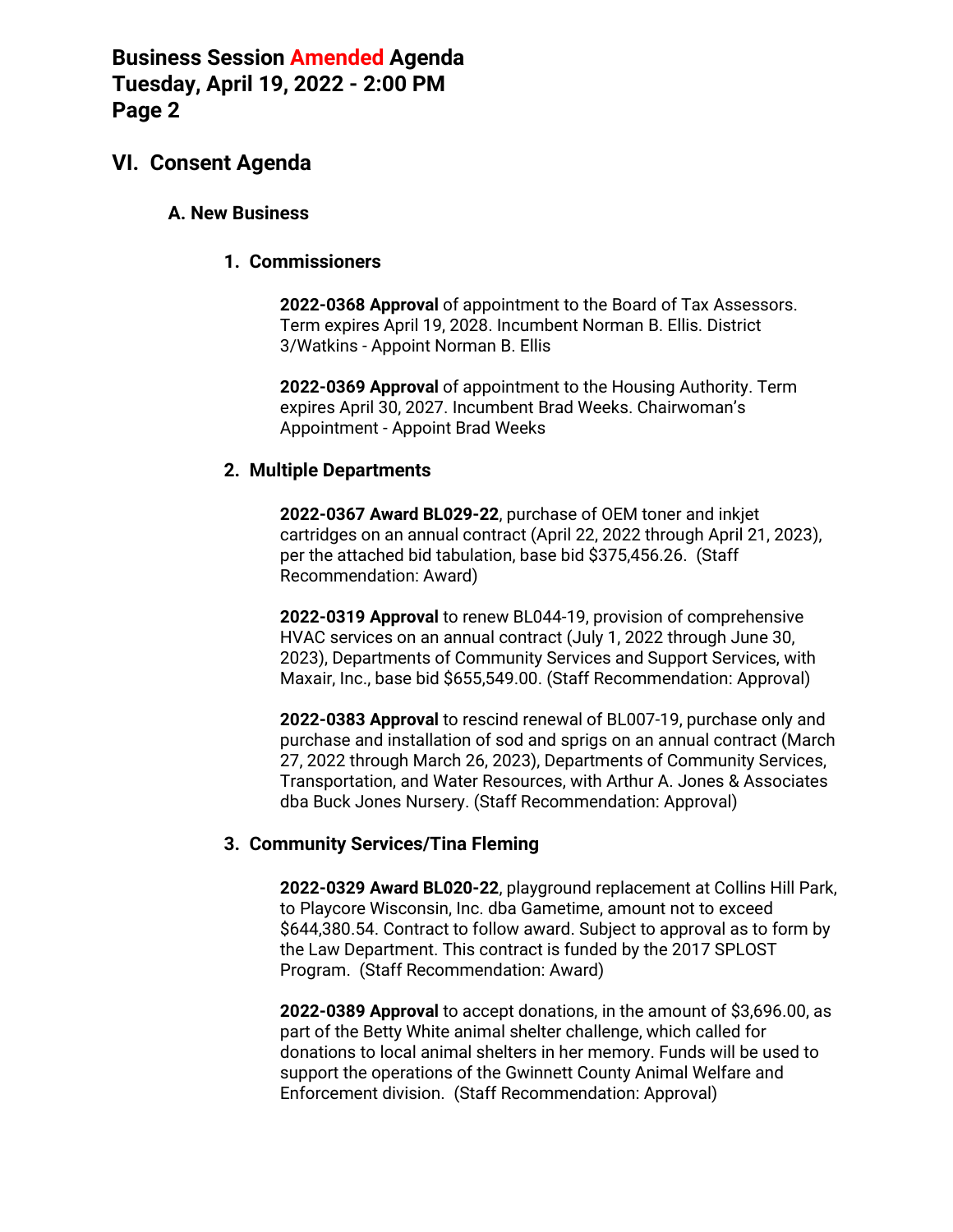### **VI. Consent Agenda**

#### **A. New Business**

#### **3. Community Services/Tina Fleming**

**2022-0390 Approval/authorization** to accept provider status from the Georgia Department of Early Care and Learning (DECAL) for the Childcare and Parent Services (CAPS) program to receive reimbursement of childcare subsidies for eligible participants. Authorization to establish annual grant revenue and appropriation budgets to match eligible participant expense. Approval/authorization for the Department of Community Services to receive CAPS funding on an ongoing basis as defined in the Child Care Provider Agreement. Approval/authorization for the Chairwoman or designee to execute program documents and any other necessary documents. This program is 100% funded through DECAL with no matching funds required. Subject to approval as to form by the Law Department. (Staff Recommendation: Approval)

#### **4. Financial Services/Buffy Alexzulian**

**2022-0382 Award RP041-21**, provision and implementation of a grants management software solution on an annual contract (April 19, 2022 through April 18, 2023), to REI Systems, Inc., base amount \$635,172.90 (negotiated cost savings of approximately \$130,000.00). Contract to follow award. Subject to approval as to form by the Law Department. This contract is funded 43% by the American Rescue Plan Act and 6% by the United States Department of Housing and Urban Development. (Staff Recommendation: Award)

**2022-0340 Approval** of tax digest corrections, including changes to the digest, additions, deletions, and errors discovered during the billing and collection process of the Tax Assessors and Tax Commissioner's Office. Adjustments amount to an increase of assessed value in the amount of \$5,808,110.00, a decrease in assessed value of \$17,103,180.00 for a net decrease of \$11,295,070.00 for tax years 2016 through 2021. (Staff Recommendation: Approval) (Board of Assessors Approved on March 2, 2022, Vote 5-0)

**2022-0334 Approval/authorization** of the February 28, 2022 Monthly Financial Status Report and ratification of all budget amendments.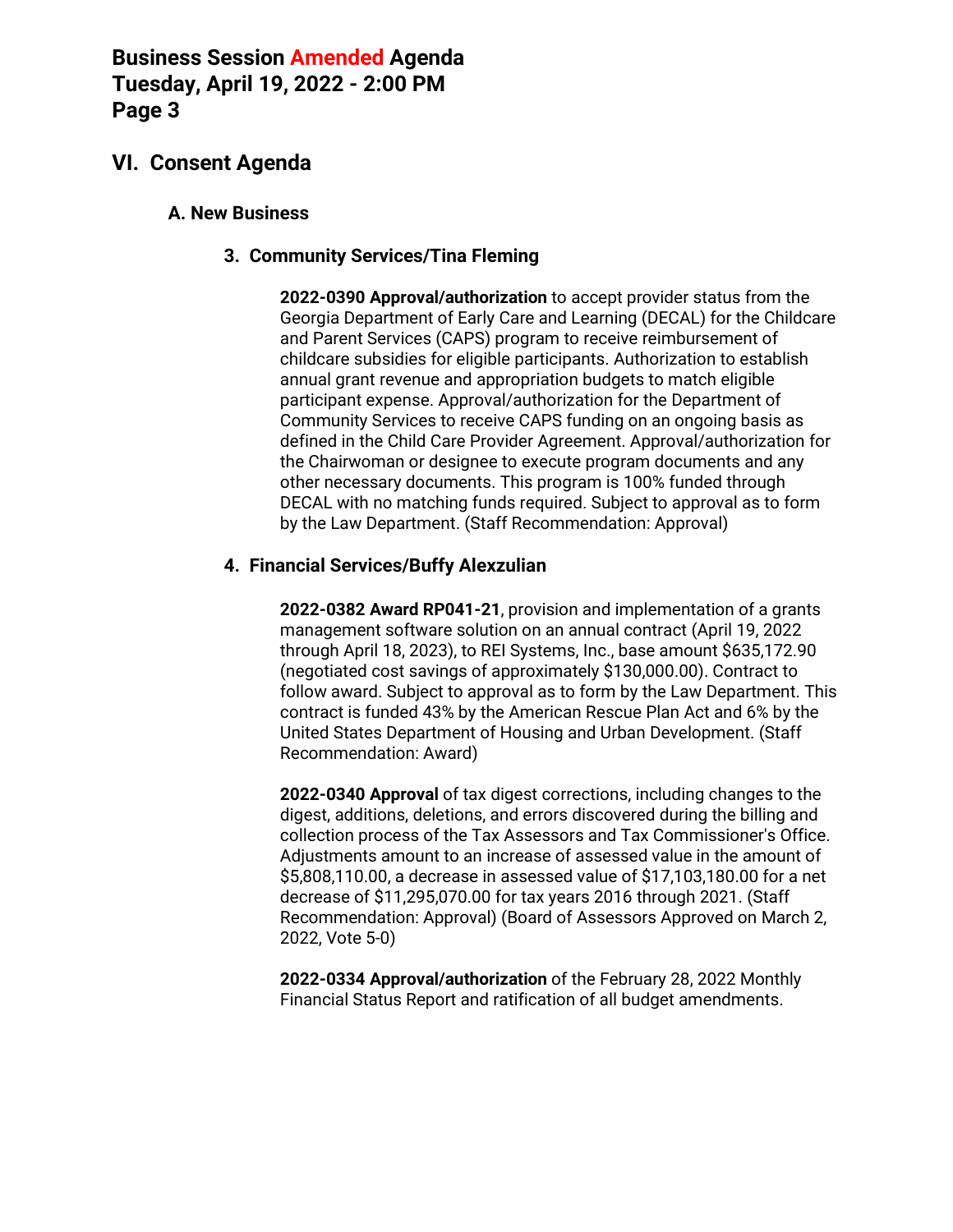### **VI. Consent Agenda**

#### **A. New Business**

#### **5. Fire Services/Russell S. Knick**

**2022-0328 Award OS012-22**, purchase of Life Line ambulances, to Life Line Emergency Vehicles, \$1,146,000.00. This contract is funded by various SPLOST Programs. (Staff Recommendation: Award)

**2022-0359 Award BL008-22**, provision of landscaping maintenance services on an annual contract (April 19, 2022 through April 18, 2023), to Chealey Solutions, LLC and Seasons Landscape Incorporated, base bid \$134,268.00. (Staff Recommendation: Award)

#### **6. Information Technology Services/Dorothy Parks**

**2022-0376 Award OS011-22**, provision of Microsoft Premier support on an annual contract (April 19, 2022 through April 18, 2023), to Microsoft Corporation, using a competitively procured State of Georgia contract, base amount \$101,971.00. (Staff Recommendation: Award)

**2022-0388 Award OS015-22**, purchase of Adobe software renewal subscriptions on an annual contract (May 5, 2022 through May 4, 2023), to CDW Government, LLC, using a competitively procured State of Georgia contract, base amount \$166,498.77 (this represents an 8.9% decrease from the previous contract). (Staff Recommendation: Award)

**2022-0283 Approval** to renew OS002-17, Microsoft Enterprise agreement and true-up on an annual contract (May 1, 2022 through April 30, 2023), with Dell Marketing L.P., using a competitively procured State of Georgia contract, base amount \$5,022,817.00. (Staff Recommendation: Approval)

**2022-0350 Approval** to renew BL049-19, purchase of notebook, laptop, and tablet computers on an annual contract (May 22, 2022 through May 21, 2023), with PC Specialists, Inc., dba Technology Integration Group (TIG) and R&D Computers, Inc., base bid \$366,195.32. (Staff Recommendation: Approval)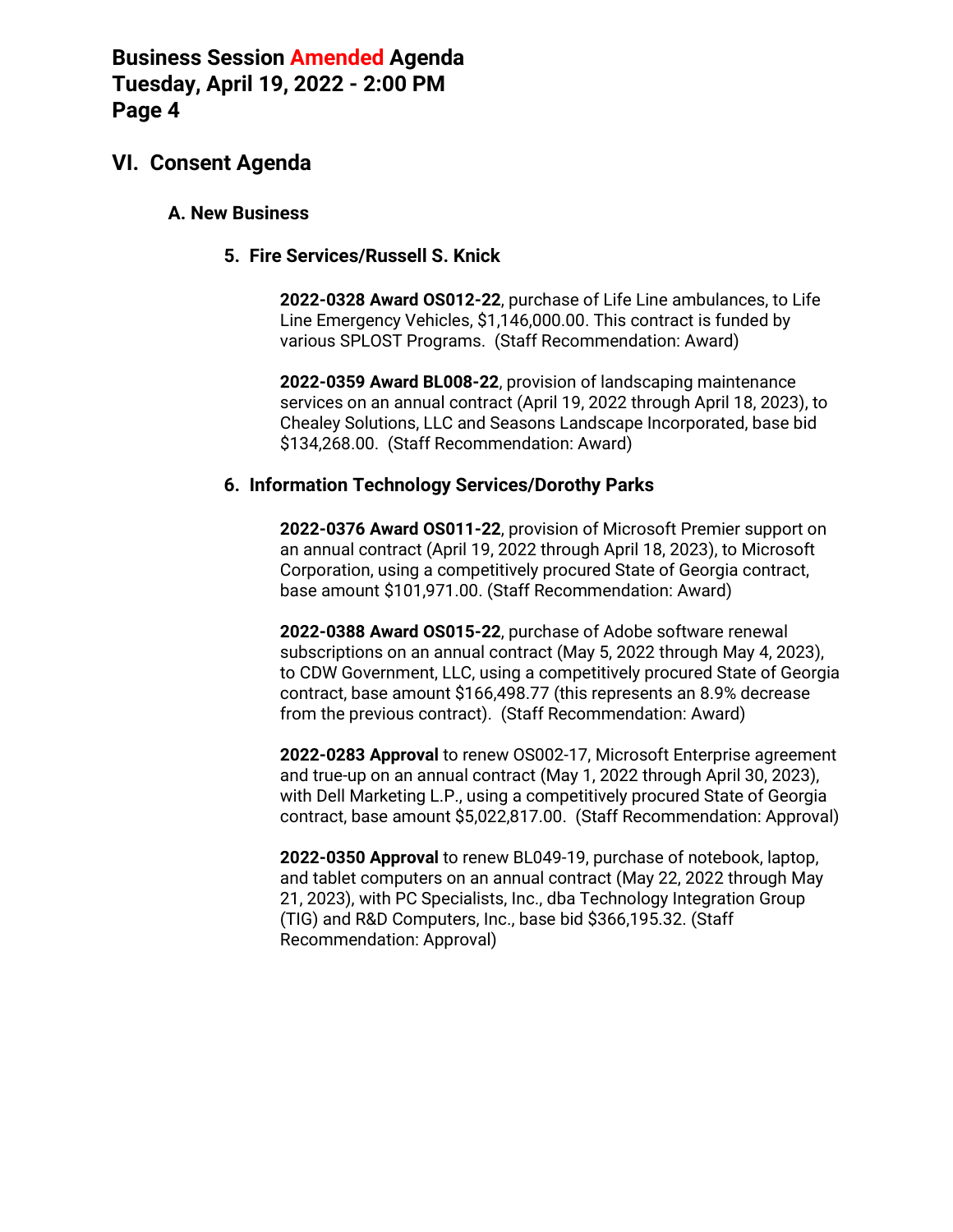### **VI. Consent Agenda**

#### **A. New Business**

#### **7. Law Department/Michael P. Ludwiczak**

**2022-0353 Approval** of the settlement in the matter, Gwinnett County, Georgia vs. Tucker Family Fund, L.L.C., et al., Civil Action Number 19-A-03088-11, Superior Court of Gwinnett County. Subject to approval as to form by the Law Department.

**2022-0346 Approval/authorization** for Declaration of Taking Condemnation proceedings for the property of Colfin 2015-1 Industrial Owner, LLC, and Wilmington Trust, National Association, consisting of 8,704.92 square feet of fee simple right of way and 244.59 linear feet of limited access rights, Tax Parcel No. R7154 004, 1000 Satellite Boulevard, amount \$30,000.00. Subject to approval as to form by the Law Department. This project is funded by the 2014 SPLOST Program.

**2022-0347 Approval/authorization** for Declaration of Taking Condemnation proceedings for the property of Colfin 2018-14 Industrial Owner, LLC, and Wilmington Trust, National Association, consisting of 37,867.56 square feet of fee simple right of way and 752.71 linear feet of limited access rights, Tax Parcel No. R7153 129, 2925 Shawnee Industrial Way, amount \$130,400.00. Subject to approval as to form by the Law Department. This project is funded by the 2014 SPLOST Program.

**2022-0348 Approval/authorization** for Declaration of Taking Condemnation proceedings for the property of McDaniel Enterprises, Inc., consisting of 3,684.33 square feet of fee simple right of way, 1,480.29 square feet of permanent construction easements, and 1,072.51 square feet of 48-month temporary driveway easement, Tax Parcel No. R7009 005, 615 West Pike Street, amount \$125,000.00. Subject to approval as to form by the Law Department. This project is funded by the 2014 SPLOST Program.

**2022-0349 Approval/authorization** for Declaration of Taking Condemnation proceedings for the property of D.A.D. Holdings, L.L.C., Gloria Ann Ellis Hayes and Michael D. Hayes, as Trustees of the A.D. Hayes IV Trust under the Will of A.D. Hayes, Donald E. Hayes, Gloria Ann Hayes, Michael D. Hayes, A. Terry Hayes, Tim Hayes and Ted A. Hayes, consisting of 5,529.00 square feet of fee simple right of way, 1,148.50 square feet of permanent construction easements, and 3,422.96 square feet of 48-month temporary driveway easements, Tax Parcel No. R7009 011, 719 West Pike Street, amount \$116,000.00. Subject to approval as to form by the Law Department. This project is funded by the 2014 SPLOST Program.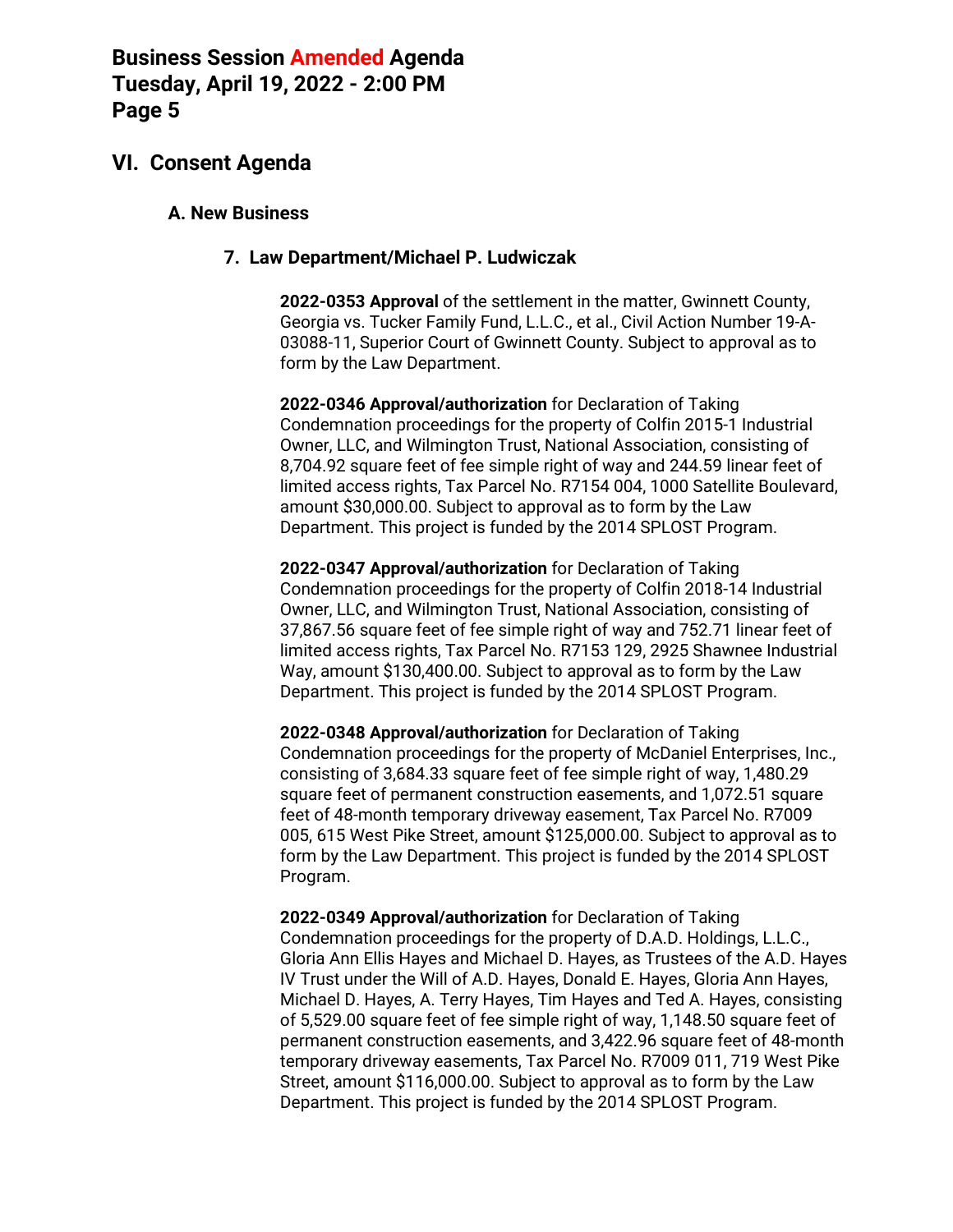### **VI. Consent Agenda**

#### **A. New Business**

#### **7. Law Department/Michael P. Ludwiczak**

**2022-0358 Approval/authorization** for the Chairwoman to execute a Resolution reappointing Russell Royal to the Indigent Defense Governing Committee. (Staff Recommendation: Approval)

**2022-0437 Approval/authorization** for the Chairwoman to execute a Resolution approving the issuance of revenue bonds by the Development Authority of Gwinnett County for the benefit of GGCF Athletic Fields, LLC, and any and all additional documents necessary to indicate such approval. Subject to approval as to form by the Law Department.

#### **8. Police Services/James D. McClure**

**2022-0386 Award OS014-22**, Teledyne FLIR surveillance systems low light upgrade, to Teledyne FLIR Surveillance, Inc., amount not to exceed \$286,977.32. (Staff Recommendation: Award)

**2022-0423 Award OS009-22**, purchase of a digital storage system for investigations, to IX Systems, Inc., \$135,701.00. (Staff Recommendation: Award)

**2022-0361 Approval** to retire from service, Gwinnett County Police K-9 Borni to be removed from the Fixed Asset Registry and permanently retired to his handler, Sergeant Erick Fee, for the remainder of his life.

**2022-0309 Approval/authorization** for the Chairwoman to execute an Intergovernmental Agreement with the City of Sugar Hill for the use of the County Owned 800 MHz System. No cost associated. Subject to approval as to form by the Law Department.

### **9. Support Services/Angelia Parham**

**2022-0338 Award BL018-22**, radio tower HVAC replacement projects, to John F. Pennebaker Co., Inc., amount not to exceed \$568,823.00. Contract to follow award. Subject to approval as to form by the Law Department. (Staff Recommendation: Award)

### **10. Tax Commissioner/Tiffany P. Porter**

**2022-0365 Approval** of Allowance of Gwinnett County Tax Commissioner's 2021 Insolvents List for Tax Years 2011 - 2021.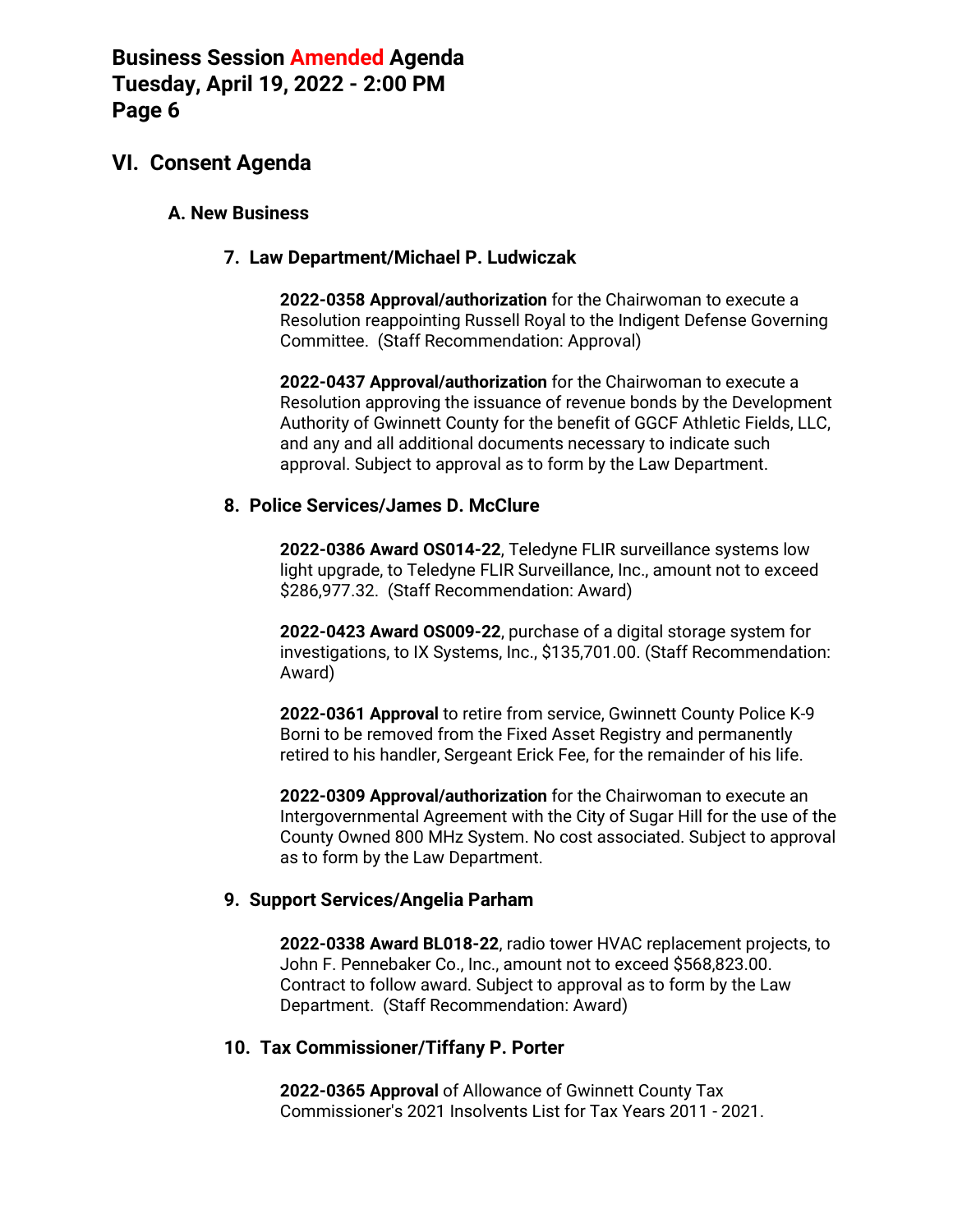### **VI. Consent Agenda**

#### **A. New Business**

#### **11. Transportation/Lewis Cooksey**

**2022-0320 Award BL017-22**, Gwinnett County Air Traffic Control Tower (ATCT) improvements project, to Robinson Aviation (RVA), Inc., amount not to exceed \$330,714.38. Contract to follow award. Subject to approval as to form by the Law Department. (Staff Recommendation: Award) (Gwinnett County Airport Authority approved on April 14, 2022, Vote 5-0.)

**2022-0375 Award BL023-22**, Ross Road (at US 78/SR 10/Stone Mountain Hwy) and Anderson-Livsey Lane (at Centerville Hwy and Telida Trail) traffic safety improvement projects, to Backbone Infrastructure, LLC, amount not to exceed \$415,497.10. Contract to follow award. Subject to approval as to form by the Law Department. This contract is funded by the 2014 SPLOST Program. (Staff Recommendation: Award)

**2022-0373 Approval** of Change Order No. 1 for BL012-21, Collins Industrial Way from SR20/Buford Drive to Collins Hill Road Connector, project with CMES, Inc. This Change Order will increase the contract by \$733,143.87 with the County's obligation increasing by \$416,503.12 and a private developer contributing \$316,640.75 through an executed Development Participation Agreement. The total contract amount is adjusted from \$1,988,174.70 to \$2,721,318.57 and adds 160 calendar days to the contract duration. Subject to approval as to form by the Law Department. This project is funded by the 2014 SPLOST Program and the Georgia Department of Transportation. (Staff Recommendation: Approval)

**2022-0339 Approval/authorization** for the Chairwoman to execute the Second Amendment to the Lease Agreement between Gwinnett County and the Civil Air Patrol, Inc. Subject to approval as to form by the Law Department. (Airport Authority approved on January 13, 2022, Vote 4-0.)

**2022-0351 Approval/authorization** for the Chairwoman to execute an Intergovernmental Agreement with the City of Duluth regarding the improvement of Pine Needle Drive. The City of Duluth has requested the approval to make improvements on Pine Needle Drive at its intersection with SR120/Abbotts Bridge Road. The City will construct a cul-de-sac on Pine Needle Drive. The City will be responsible for all costs associated with the improvements of Pine Needle Drive and shall be responsible for the ongoing maintenance of the cul-de-sac after the completion of the project. There will be no financial obligation to the County. Subject to approval as to form by the Law Department. (Staff Recommendation: Approval)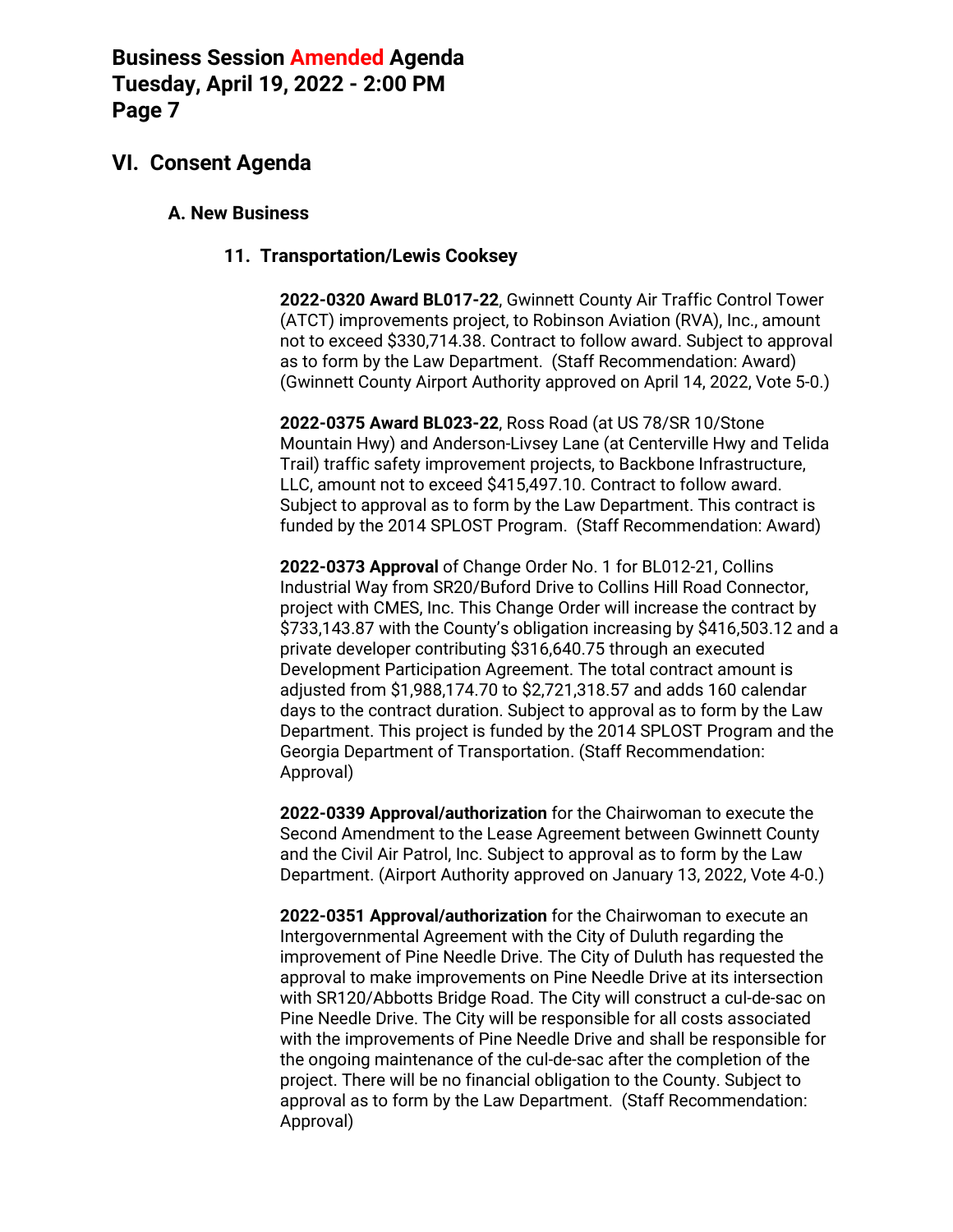### **VI. Consent Agenda**

#### **A. New Business**

#### **11. Transportation/Lewis Cooksey**

**2022-0377 Approval/authorization** for the Chairwoman to execute an agreement with the Lilburn Community Improvement District (CID) regarding the development of a Livable Centers Initiative major plan update. The total cost of the study is \$149,915.00. The County will contribute \$29,661.25 toward the cost of the study, utilizing the remaining SPLOST Transportation Planning Funds from a prior CID/County agreement (GCID20181268). There will be no change to the County's overall financial obligation. Subject to approval as to form by the Law Department. Funded by the 2017 SPLOST Program. (Staff Recommendation: Approval)

**2022-0385 Approval/authorization** for the Chairwoman to execute a Purchase and Sale Agreement with Unified Tech, Inc., on the Sugarloaf Parkway Extension Phase II project, including authority to execute any and all related documents necessary to consummate the transaction. This Agreement involves the purchase of 0.586 acres of fee simple right of way at a cost of \$869,339.00. Subject to approval as to form by the Law Department. This Agreement is funded by the 2014 SPLOST Program. (Staff Recommendation: Approval)

**2022-0387 Approval/authorization** to apply for and accept, if awarded, Federal Transit Administration (FTA) Section 5307 formula grant funds, two Congestion Mitigation and Air Quality (CMAQ) awards, and the Surface Transportation Block Grant (STBG), that has been flexed to FTA, which will provide Federal assistance for operating and capital expenses for 2022 and 2023, in a total amount not to exceed \$21,972,610.58, which includes a required local match of \$6,956,863.58. Approval/authorization for the Chairwoman, or designee, to execute any and all related documents. Subject to approval as to form by the Law Department.

#### **12. Water Resources/Tyler Richards**

**2022-0360 Award BL014-22**, Lanier Filter Plant Administration Building demolition, to Complete Demolition Services, LLC, amount not to exceed \$131,000.00. Contract to follow award. Subject to approval as to form by the Law Department. (Staff Recommendation: Award)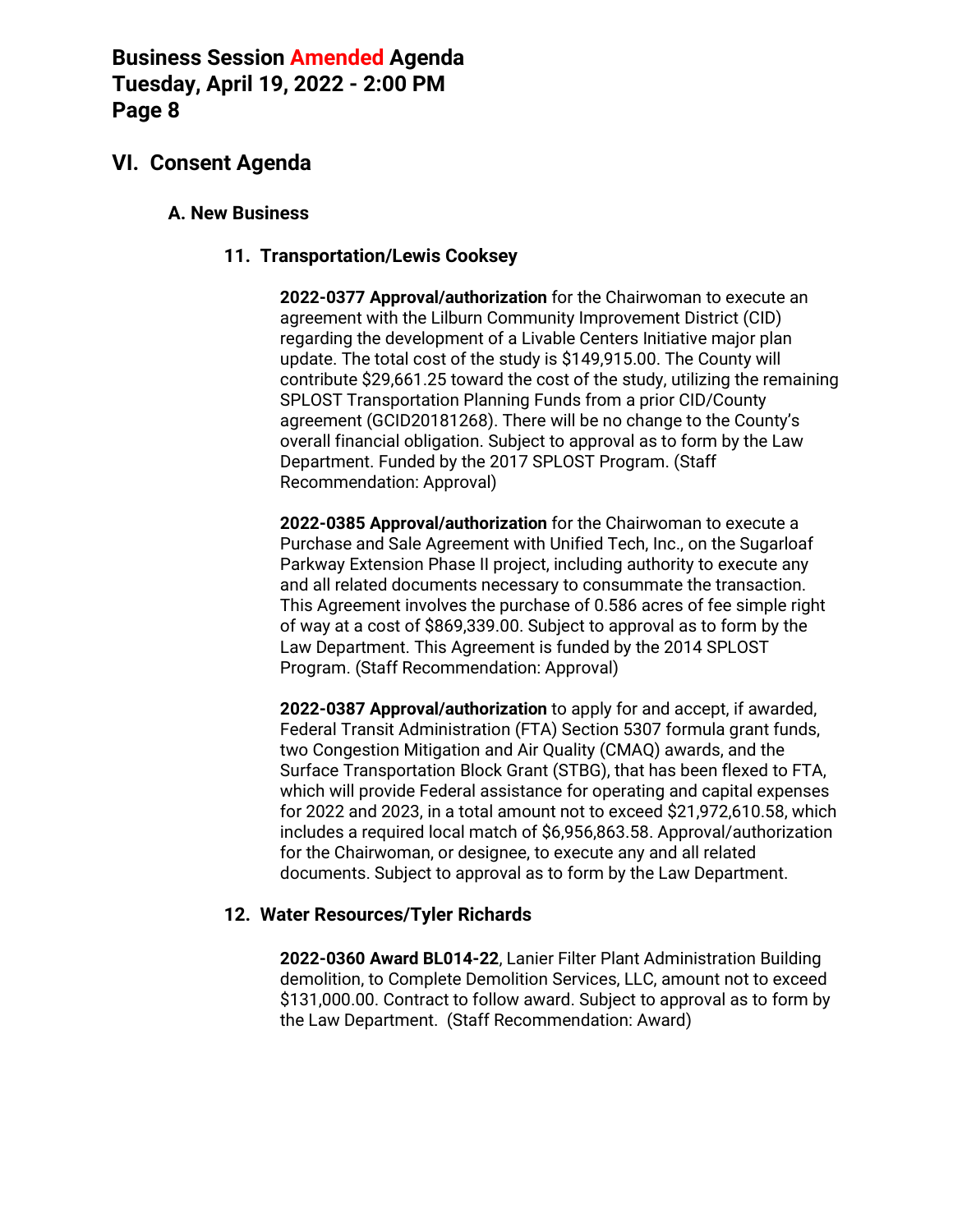### **VI. Consent Agenda**

#### **A. New Business**

#### **12. Water Resources/Tyler Richards**

**2022-0366 Approval** to renew OS001-19, purchase of products and services for Supervisory Control and Data Acquisition (SCADA) programming, design, and integration services on an annual contract (May 6, 2022 through May 5, 2023), with Kapsch TrafficCom USA, Inc., base amount \$250,000.00. (Staff Recommendation: Approval)

**2022-0381 Approval** to renew BL017-19, provision of variable frequency drive (VFD) maintenance services on an annual contract (May 7, 2022 through May 6, 2023), with Electronic Maintenance Associates, Inc., base bid \$120,000.00. (Staff Recommendation: Approval)

**2022-0330 Approval/authorization** for the Chairwoman to execute a Memorandum of Agreement for Participation in the District-wide Single Family Toilet Retrofit Program with Metropolitan North Georgia Water Planning District in the amount of \$125,000.00. Subject to approval as to form by the Law Department. (Staff Recommendation: Approval)

**2022-0371 Approval/authorization** for the Chairwoman to execute a Development Participation Agreement between Gwinnett County, Gwinnett County Water and Sewerage Authority and Taylor Morrison of Georgia, LLC, to outline the responsibilities of the parties as it pertains to sewer infrastructure improvements in the vicinity of Buford Drive and Russell Road in unincorporated Gwinnett County. Taylor Morrison of Georgia, LLC will pay to Gwinnett County four hundred forty-seven thousand five hundred dollars (\$447,500.00) towards implementation of the project. Subject to approval as to form by the Law Department. (Staff Recommendation: Approval) (Water and Sewerage Authority approved on April 11, 2022, Vote 5-0.)

**2022-0372 Approval/authorization** for the Chairwoman to execute a Governmental Encroachment Agreement for Easement with Georgia Power Company, for work associated with the Dam Outlet Works Maintenance Project (Y14 site). Subject to approval as to form by the Law Department. (Staff Recommendation: Approval)